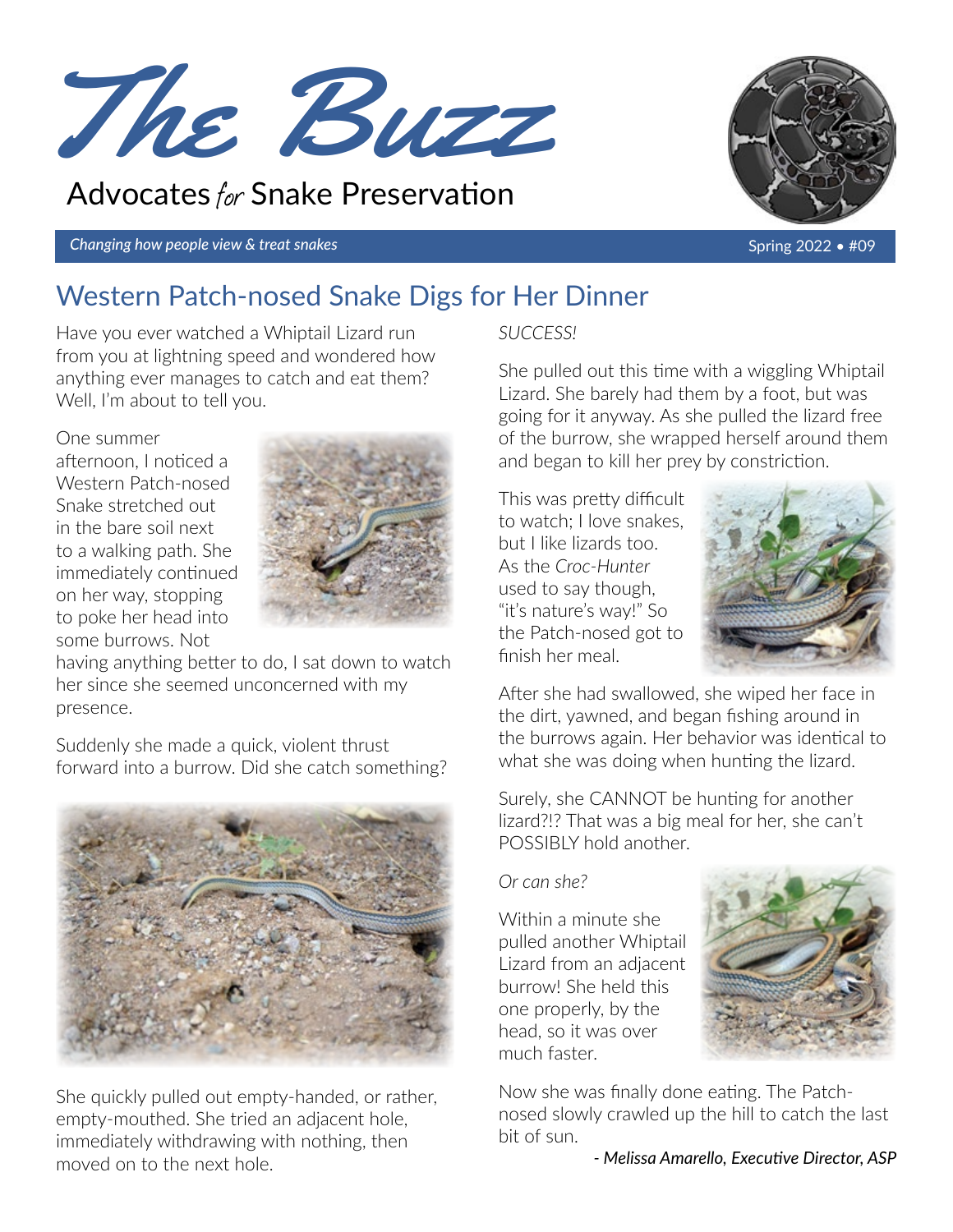## The Whiptails Strike Back

Around our home, the most commonly seen snakes are Eastern Patch-noseds, the high-elevation sister species of Western Patch-nosed Snakes. Like their lowland cousins, Whiptail Lizards are a staple of their known diet, so we assumed that was what the one we spotted was after as he diligently excavated a burrow in our yard one June evening. Over the course of about an hour, we watched him dig and dig; as the sun set, he gave up for the day, and we watched him knowingly glide over to a leaky cistern for a drink before holing up in a concrete crack for the night.

One week later he (or perhaps a look-alike: Patch-nosed are similar in appearance!) was back, at another soil hole just a couple of body-lengths from his prior work. I left my video camera trained on his operation in hopes of learning later what his quarry might be.

That evening, Melissa and I reviewed the day's footage. He dug tirelessly, flinging soil with his snout and rolling sizable gravel up and out with the side of his head. They are remarkably effective excavators! To our surprise, an adult Whiptail made an appearance at the edge of the frame. What could she be doing? (*The species here is all-female.*) She was perilously close to a predator whose specialty is her own kind! Again and again, she wandered into frame, in apparent interest at the snake's activity (surely she wouldn't mock her pursuer, as Bugs Bunny does Elmer Fudd – *real* animals don't take chances with their predators for laughs!).

Finally, in an act that we (cautiously) attribute to maternal heroism, the Whiptail dashed into the pit to bite the snake while his head was below ground. The strike was so fast that only a couple of video frames

record the incident in a blur, and the lizard was gone. The snake was gone, too – he disappeared into the hole, or perhaps used another exit off-frame – but was not seen again in the video.

But we did see the Whiptail again. She dutifully returned to collapse dirt back over the hole created by the Patch-nosed. Such maternal heroics have not been described for most reptiles, and not knowing if this Whiptail's nest was located here relegates our explanation to speculation. What but a mother's care can explain her ferocity in the face of danger?

Whatever the reason for the Whiptail's bravery (and the snake's doggedness!), we will continue to record and share our observations with whomever we can, and readers can answer for themselves, are these creatures worthy of respect?

*- Jeff Smith, Co-founder, Treasurer, ASP*

| Snakes Deserve a Voice and Together We Give Them One   |       |
|--------------------------------------------------------|-------|
| Your gift brings us closer to a world where snakes are | \lama |

| respected and appreciated instead of feared and hated.                 | 1.31111. |              |
|------------------------------------------------------------------------|----------|--------------|
| Make your check payable to:<br><b>Advocates for Snake Preservation</b> | Address  |              |
| and send to: PO Box 2752, Silver City, NM 88062                        | Citv     | 7in<br>State |
| Or donate online at: www.snakes.ngo/donate                             | Fmail    |              |

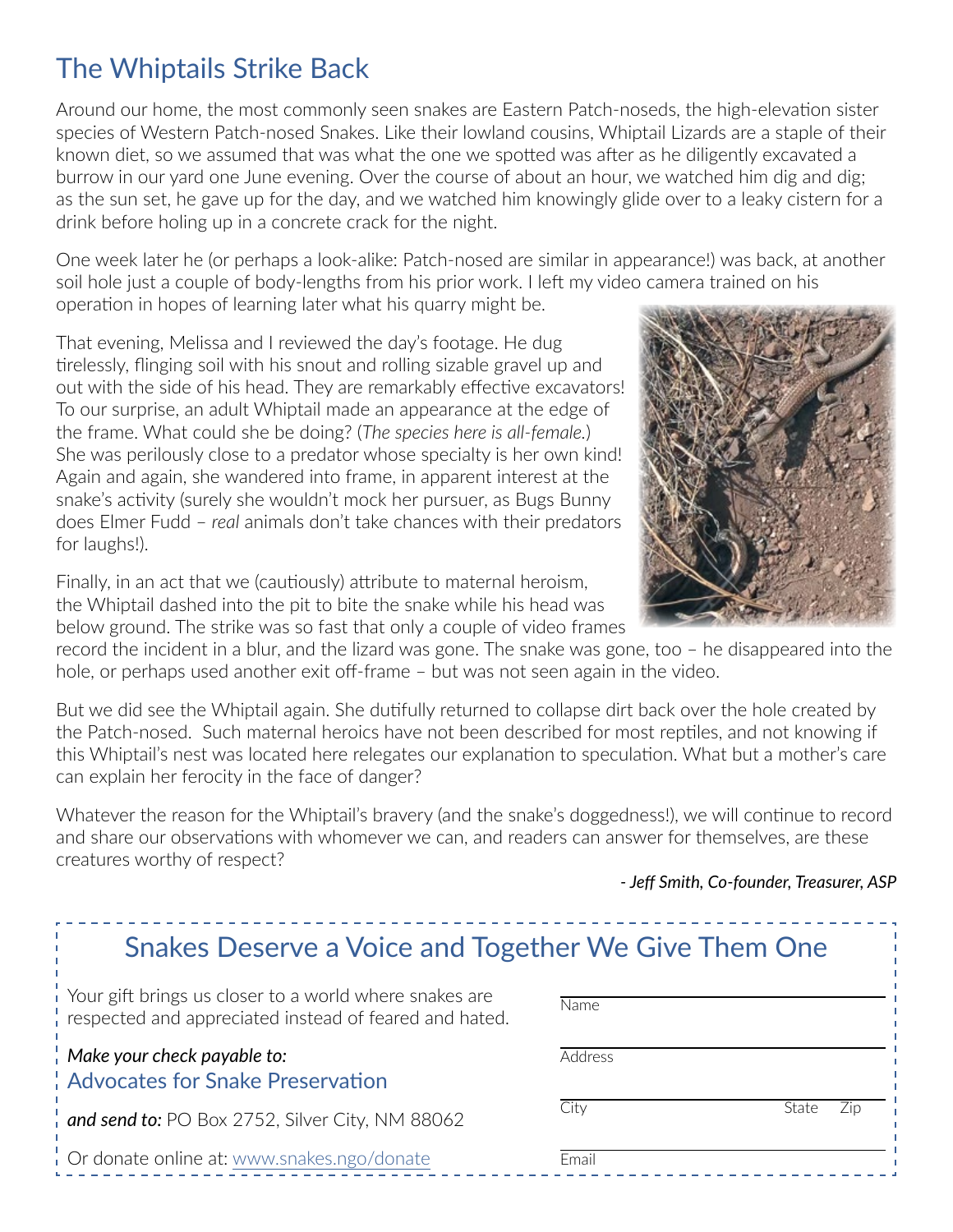In a BIG win for snakes, after more than 60 years, the Whigham Rattlesnake Roundup held their first no-kill, educational festival and it was a roaring success! There are no longer any rattlesnake roundups in Georgia that slaughter snakes. Words cannot describe how happy I am that they stuck with the decision they made in 2021 and that the new festival was successful. This is the change we're fighting for because it shows that live snakes bring in just as many people (if not more) as dead ones — and that will encourage other roundups to change.

*THANK YOU, for all you do for snakes, every day!*

Melissa Amarello Executive Director, ASP

Coexisting with Pitvipers

### A symposium organized by ASP at Biology of Pitvipers 4

## 6:00 – 8:30 pm • Friday 15 July 2022 • Rodeo • New Mexico, USA

Education and outreach are essential components of any conservation program, especially for those working with maligned, misunderstood animals that pose a potential threat to the public. So this summer we're organizing the first symposium on coexisting with snakes!

### The Coexisting with Pitvipers Symposium will include:

• A brainstorming session where participants contribute to a list of effective outreach practices;



Porter, female Western Black-tailed Rattlesnake, hunts against a rock alongside a human walking path.

- A panel discussion with people who have extensive experience with various forms of outreach about pitvipers; and
- A presentation on a recent study testing the efficacy of different types of educational messaging.

We will also form a working group of participants interested in contributing to a guide on best practices for pitviper education and outreach to be published in an academic journal.

Updates will be posted on the symposium website: [www.snakes.ngo/cps.](https://www.snakes.ngo/cps/)

There is no additional charge to attend this symposium, but registration is required for Biology of Pitvipers 4. Find out more about the conference and register at: [www.biologyofthepitvipers.com](https://www.biologyofthepitvipers.com/home).

*How Do You Read The Buzz?* We'd appreciate a minute or ria by two respond to our survey.<br>Two of your time to respond to our survey.